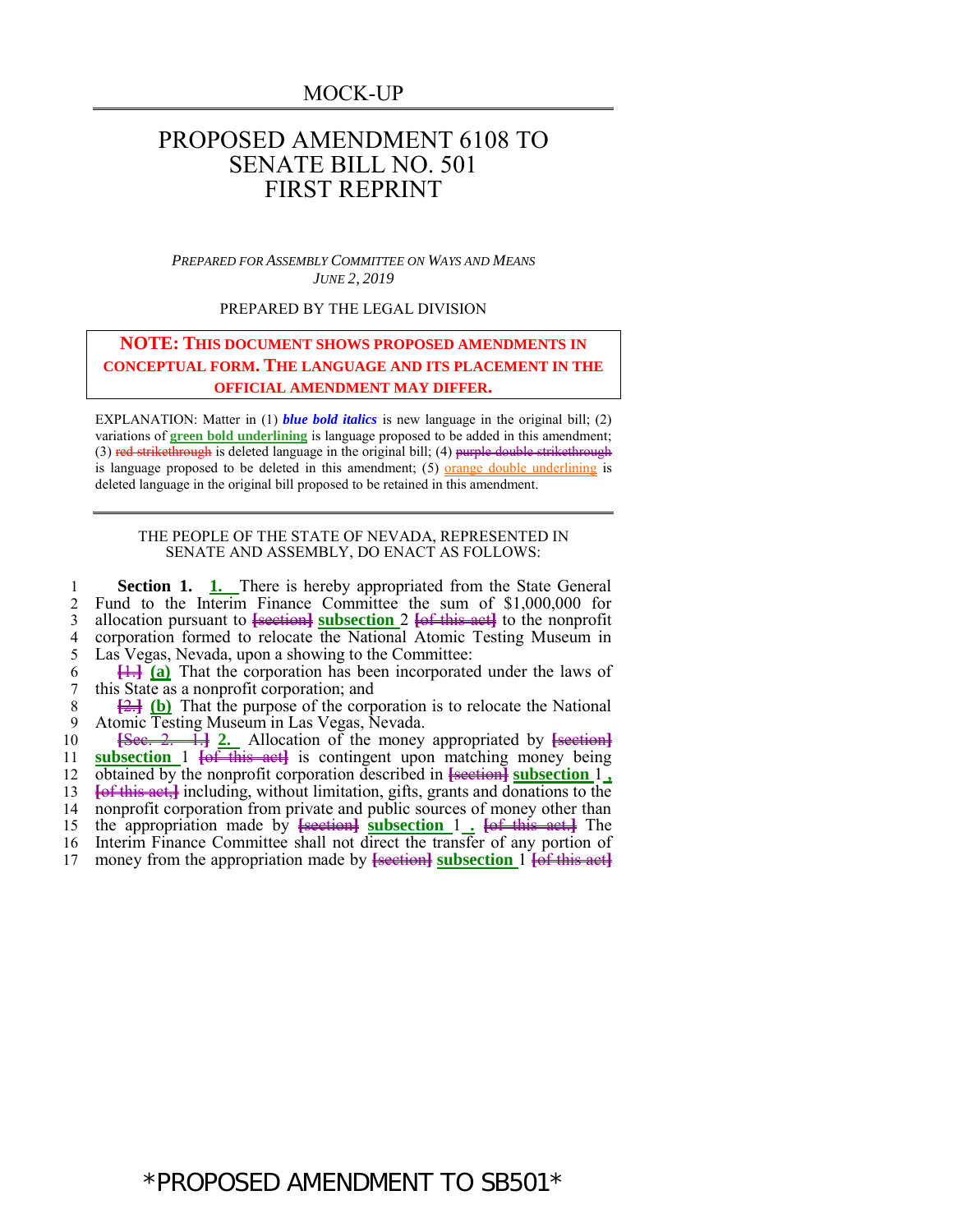until the nonprofit corporation submits to the Committee proof satisfactory to the Committee that matching money in an equivalent amount has been

3 committed.<br>4  $\frac{24}{3}$ .  $\frac{2}{2}$   $\frac{3}{2}$  Upon acceptance of the money allocated pursuant to subsection  $\frac{1}{2}$ , the nonprofit corporation agrees to: subsection  $\overline{+}\overline{+}\overline{+}$  **2**, the nonprofit corporation agrees to:

 (a) Prepare and transmit a report to the Interim Finance Committee on or before December 18, 2020, that describes each expenditure made from the money allocated pursuant to subsection **[**1**] 2** from the date on which 9 the money was received by the nonprofit corporation through December 1, 10 2020:  $2020:$ 

 (b) Prepare and transmit a final report to the Interim Finance 12 Committee on or before September 17, 2021, that describes each expenditure made from the money allocated pursuant to subsection  $\frac{112}{2}$ expenditure made from the money allocated pursuant to subsection  $\frac{11}{2}$  from the date on which the money was received by the nonprofit 15 corporation through June 30, 2021; and<br>16 (c) Upon request of the Legislative

16 (c) Upon request of the Legislative Commission, make available to the 17 Legislative Auditor any of the books, accounts, claims, reports, vouchers Legislative Auditor any of the books, accounts, claims, reports, vouchers or other records of information, confidential or otherwise, of the nonprofit corporation, regardless of their form or location, that the Legislative Auditor deems necessary to conduct an audit of the use of the money 21 allocated pursuant to subsection  $\frac{11}{2}$ .<br>22 <del>**Sec.** 3.1</del> 4. Any remaining bala

**Exec.** 3.1 4. Any remaining balance of the appropriation made by **[**section**] subsection** 1 **[**of this act**]** must not be committed for expenditure 24 after June  $\overline{30, 2021, 5}$  by the entity to which the appropriation is made or any entity to which money from the appropriation is granted or otherwise entity to which money from the appropriation is granted or otherwise transferred in any manner, and any portion of the appropriated money 27 remaining must not be spent for any purpose after September 17, 2021, by 28 either the entity to which the money was appropriated or the entity to either the entity to which the money was appropriated or the entity to which the money was subsequently granted or transferred, and must be 30 reverted to the State General Fund on or before September 17, 2021.<br>31 Sec. 2. 1. There is hereby appropriated from the State G

 *Sec. 2.* **1. There is hereby appropriated from the State General Fund to the Reno Rodeo Association the sum of \$1,000,000 for the advance planning and schematic design phases on a master plan to rehabilitate, repair, renovate and improve the Reno-Sparks Livestock Events Center.**

 **2. Upon acceptance of the money appropriated by subsection 1, the Reno Rodeo Association agrees to:**

 **(a) Prepare and transmit a report to the Interim Finance Committee on or before December 18, 2020, that describes each** 

**expenditure made from the money appropriated by subsection 1 from** 

**the date on which the money was received by the Reno Rodeo** 

**Association through December 1, 2020;** 

**(b) Prepare and transmit a final report to the Interim Finance** 

- **Committee on or before September 17, 2021, that describes each**
- **expenditure made from the money appropriated by subsection 1 from**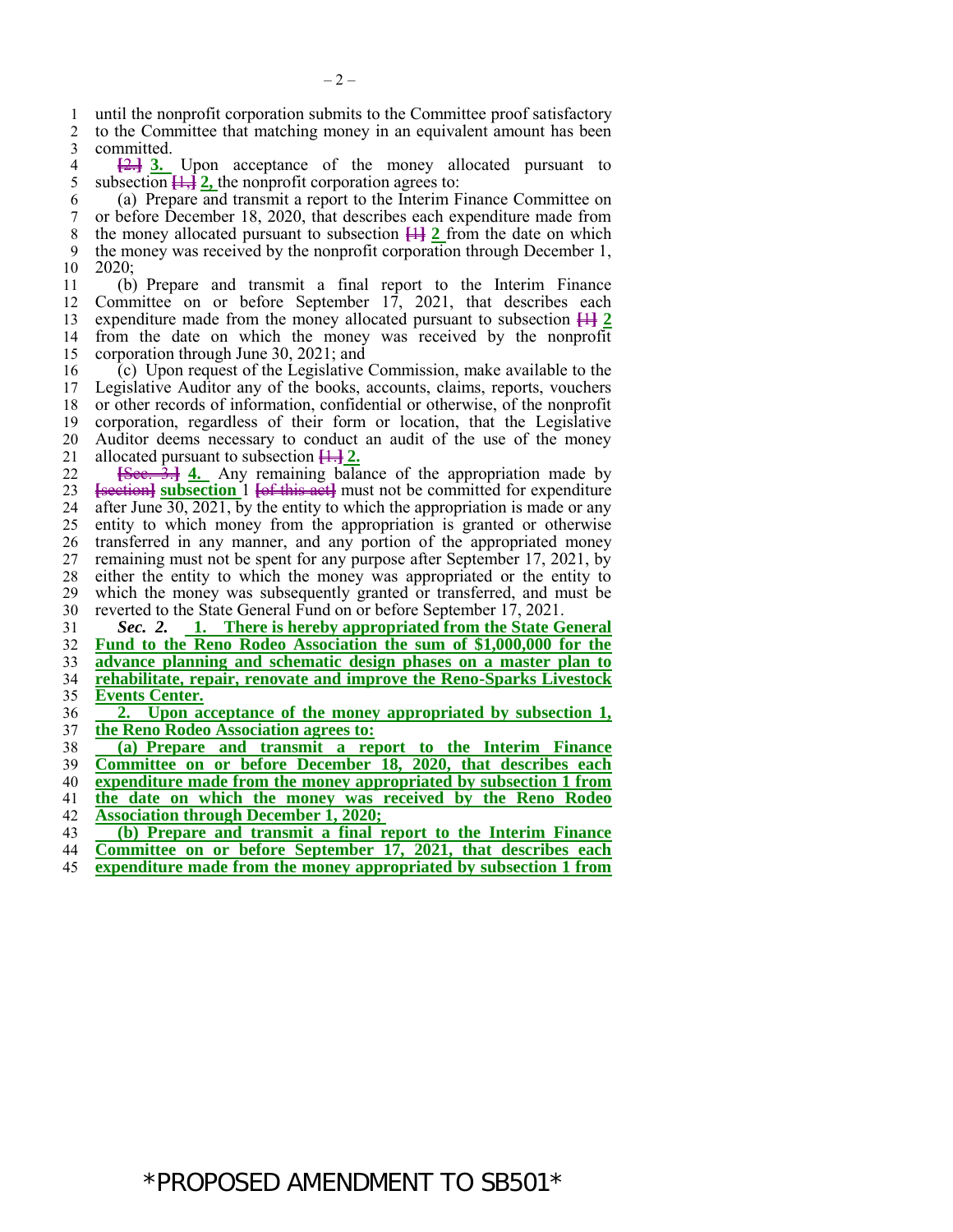**the date on which the money was received by Reno Rodeo Association**<br>2 **through June 30, 2021: and through June 30, 2021; and**<br>3 **(c)** Upon request of the **(c) Upon request of the Legislative Commission, make available to**  <sup>4</sup> **the Legislative Auditor any of the books, accounts, claims, reports, <br>
<u>s</u> vouchers or other records of information, confidential or otherwise, of vouchers or other records of information, confidential or otherwise, of the Reno Rodeo Association, regardless of their form or location, that the Legislative Auditor deems necessary to conduct an audit of the use of the money appropriated pursuant to subsection 1.**<br>9 **3.** Any remaining balance of the appropri **3. Any remaining balance of the appropriation made by subsection 1 must not be committed for expenditure after June 30, 2021, by the entity to which the appropriation is made or any entity to which money from the appropriation is granted or otherwise transferred in any manner, and any portion of the appropriated <u>money remaining must not be spent for any purpose after September</u> 15 <b>17, 2021, by either the entity to which the money was appropriated or 17, 2021, by either the entity to which the money was appropriated or the entity to which the money was subsequently granted or transferred, and must be reverted to the State General Fund on or before September 17, 2021.** *Sec. 3.* **1. There is hereby appropriated from the State General Fund to the Interim Finance Committee the sum of \$500,000 for allocation to the International Gaming Institute of the William F. Harrah College of Hotel Administration of the University of Nevada, Las Vegas for the Leaderverse Initiative to increase the diversity of <u>leaders in the gaming industry.</u><br>25 2. Allocation of the mon 2. Allocation of the money appropriated by subsection 1 is contingent upon matching money being obtained by the International Gaming Institute, including, without limitation, gifts, grants and donations to the International Gaming Institute from private and public sources of money other than the appropriation made by subsection 1. The Interim Finance Committee shall not direct the transfer of any portion of money from the appropriation made by subsection 1 until the International Gaming Institute submits to the Committee proof satisfactory to the Committee that matching money in an equivalent amount has been committed. 3. Any remaining balance of the appropriation made by subsection 1 must not be committed for expenditure after June 30, 2021, by the entity to which the appropriation is made or any entity to which money from the appropriation is granted or otherwise transferred in any manner, and any portion of the appropriated money remaining must not be spent for any purpose after September 17, 2021, by either the entity to which the money was appropriated or the entity to which the money was subsequently granted or transferred, and must be reverted to the State General Fund on or** 

**before September 17, 2021.**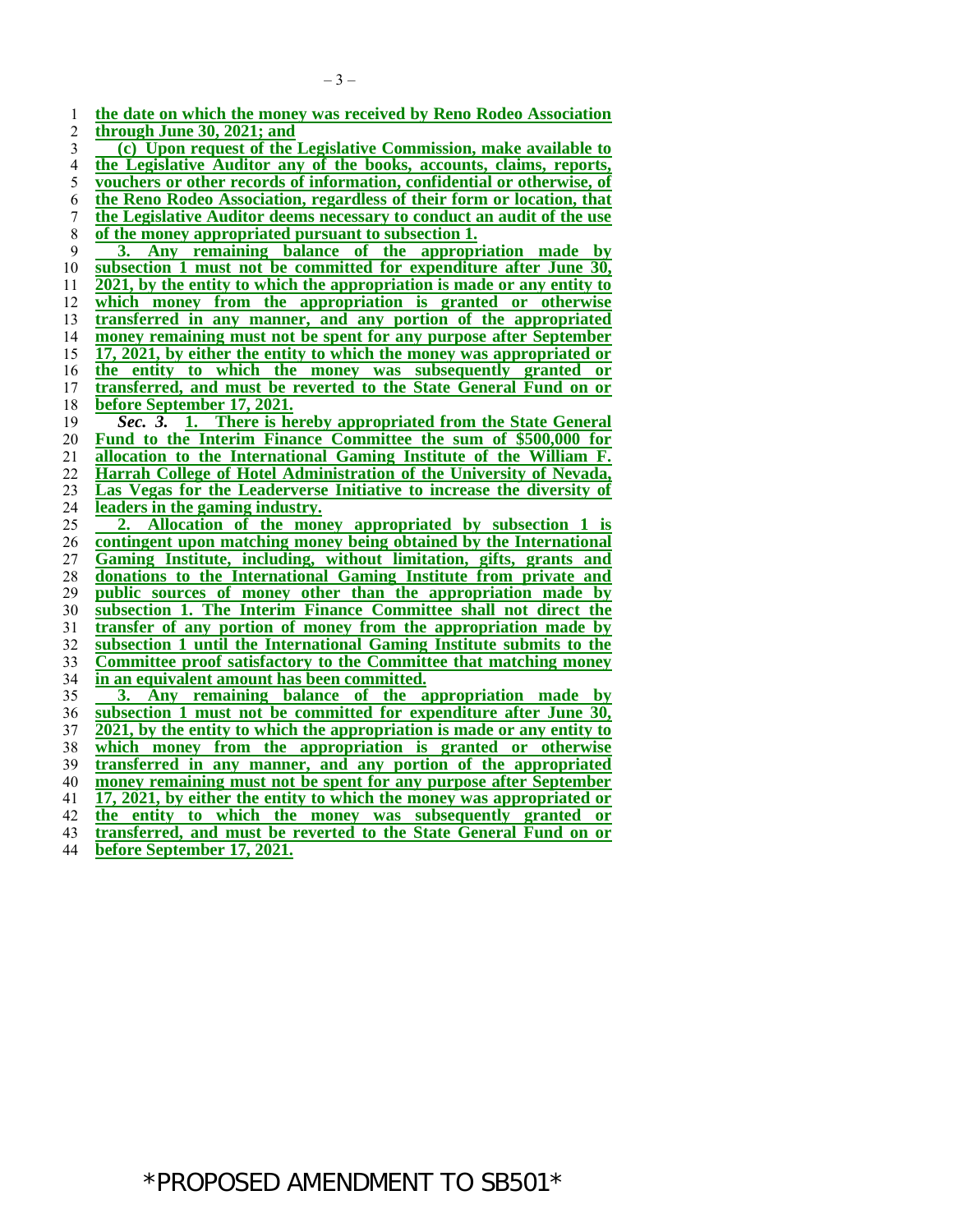*Sec. 4.* **1. There is hereby appropriated from the State General**  Fund to the Nevada State Museum, Las Vegas the sum of \$3,000,000 **to provide a grant of money to the Springs Preserve Foundation to be used for the purposes set forth in subsection 2. 2. The Springs Preserve Foundation shall use: (a) Not more than \$1,000,000 of the grant provided pursuant to subsection 1 for the renovation of the Sustainability Gallery to relocate the Nature Gallery and develop classroom and indoor play spaces for children. children. (b) Not more than \$2,000,000 of the grant provided pursuant to subsection 1 for the design of the Science and Sustainability Center to expand exhibit space and construct a large classroom facility. 3. Any remaining balance of the appropriation made by subsection 1 must not be committed for expenditure after June 30, 2021, by the entity to which the appropriation is made or any entity to which money from the appropriation is granted or otherwise transferred in any manner, and any portion of the appropriated money remaining must not be spent for any purpose after September 17, 2021, by either the entity to which the money was appropriated or the entity to which the money was subsequently granted or transferred, and must be reverted to the State General Fund on or before September 17, 2021.** *Sec. 5.* **1. There is hereby appropriated from the State General Fund to the Vegas PBS the sum of \$709,150 for the production of episodes and related educational curriculum for the Outdoor Nevada television series. 2. Upon acceptance of the money appropriated by subsection 1, the Vegas PBS agrees to: (a) Prepare and transmit a report to the Interim Finance Committee on or before December 18, 2020, that describes each expenditure made from the money appropriated by subsection 1 from the date on which the money was received by the Vegas PBS through December 1, 2020; (b) Prepare and transmit a final report to the Interim Finance Committee on or before September 17, 2021, that describes each expenditure made from the money appropriated by subsection 1 from the date on which the money was received by the Vegas PBS through June 30, 2021; and (c) Upon request of the Legislative Commission, make available to the Legislative Auditor any of the books, accounts, claims, reports, vouchers or other records of information, confidential or otherwise, of the Vegas PBS, regardless of their form or location, that the** 

- **Legislative Auditor deems necessary to conduct an audit of the use of**
- **the money appropriated pursuant to subsection 1.**